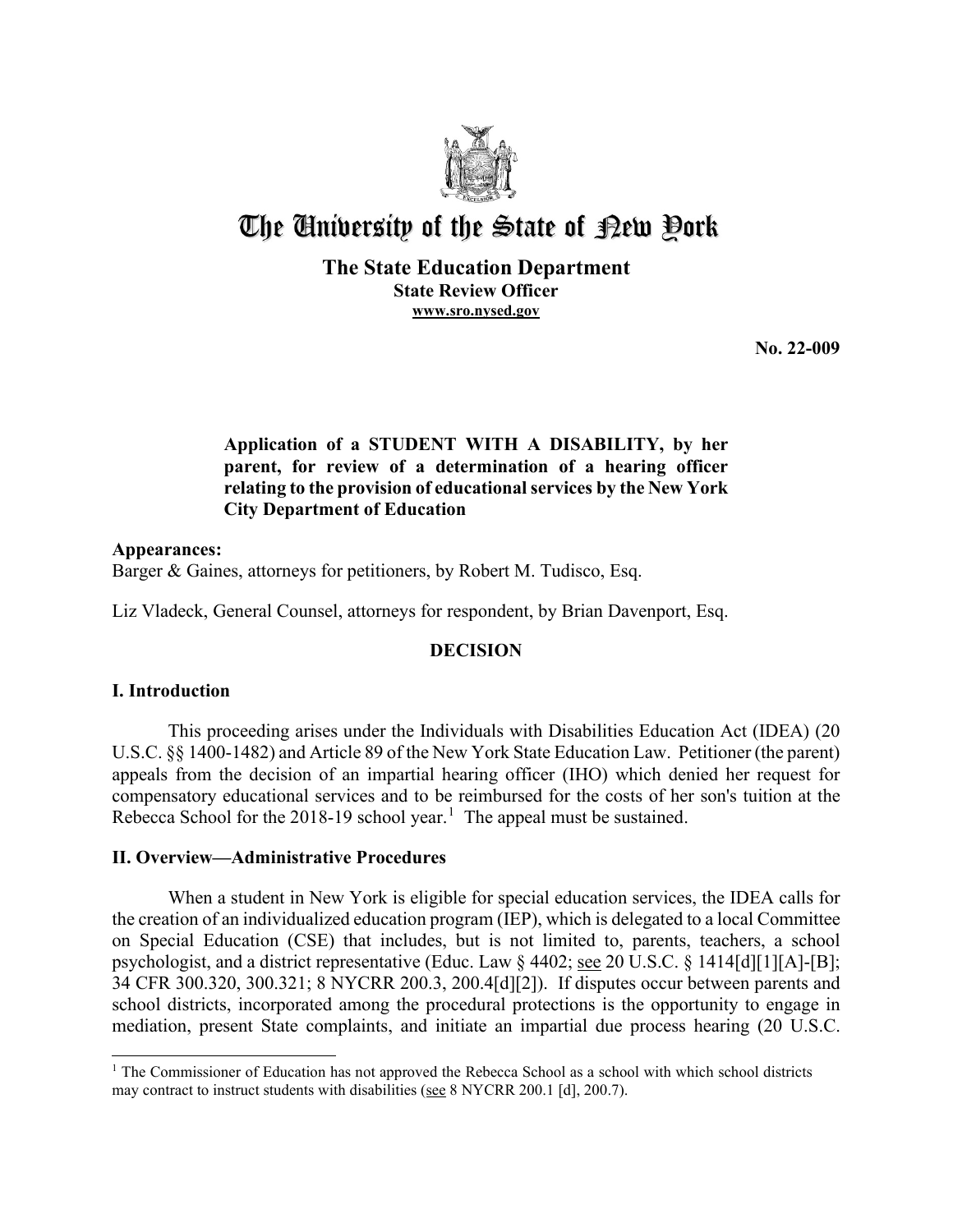§§ 1221e-3, 1415[e]-[f]; Educ. Law § 4404[1]; 34 CFR 300.151-300.152, 300.506, 300.511; 8 NYCRR 200.5[h]-[*l*]).

New York State has implemented a two-tiered system of administrative review to address disputed matters between parents and school districts regarding "any matter relating to the identification, evaluation or educational placement of a student with a disability, or a student suspected of having a disability, or the provision of a free appropriate public education to such student" (8 NYCRR 200.5[i][1]; see 20 U.S.C. § 1415[b][6]-[7]; 34 CFR 300.503[a][1]-[2], 300.507[a][1]). First, after an opportunity to engage in a resolution process, the parties appear at an impartial hearing conducted at the local level before an IHO (Educ. Law § 4404[1][a]; 8 NYCRR 200.5[j]). An IHO typically conducts a trial-type hearing regarding the matters in dispute in which the parties have the right to be accompanied and advised by counsel and certain other individuals with special knowledge or training; present evidence and confront, cross-examine, and compel the attendance of witnesses; prohibit the introduction of any evidence at the hearing that has not been disclosed five business days before the hearing; and obtain a verbatim record of the proceeding (20 U.S.C. § 1415[f][2][A], [h][1]-[3]; 34 CFR 300.512[a][1]-[4]; 8 NYCRR 200.5[j][3][v], [vii], [xii]). The IHO must render and transmit a final written decision in the matter to the parties not later than 45 days after the expiration period or adjusted period for the resolution process (34 CFR 300.510[b][2], [c], 300.515[a]; 8 NYCRR 200.5[j][5]). A party may seek a specific extension of time of the 45-day timeline, which the IHO may grant in accordance with State and federal regulations (34 CFR 300.515[c]; 8 NYCRR 200.5[j][5]). The decision of the IHO is binding upon both parties unless appealed (Educ. Law § 4404[1]).

A party aggrieved by the decision of an IHO may subsequently appeal to a State Review Officer (SRO) (Educ. Law § 4404[2]; see 20 U.S.C. § 1415[g][1]; 34 CFR 300.514[b][1]; 8 NYCRR 200.5[k]). The appealing party or parties must identify the findings, conclusions, and orders of the IHO with which they disagree and indicate the relief that they would like the SRO to grant (8 NYCRR 279.4[a]). The opposing party is entitled to respond to an appeal or cross-appeal in an answer (8 NYCRR 279.5). The SRO conducts an impartial review of the IHO's findings, conclusions, and decision and is required to examine the entire hearing record; ensure that the procedures at the hearing were consistent with the requirements of due process; seek additional evidence if necessary; and render an independent decision based upon the hearing record (34 CFR 300.514[b][2]; 8 NYCRR 279.12[a]). The SRO must ensure that a final decision is reached in the review and that a copy of the decision is mailed to each of the parties not later than 30 days after the receipt of a request for a review, except that a party may seek a specific extension of time of the 30-day timeline, which the SRO may grant in accordance with State and federal regulations (34 CFR 300.515[b], [c]; 8 NYCRR 200.5[k][2]).

## **III. Facts and Procedural History**

Given the limited issues to be resolved in this appeal, a full recitation of the student's educational history is not necessary. Briefly, however, the student attended an out-of-State public school for pre-kindergarten and kindergarten in Texas (Dist. Ex. 4 at p. 1).<sup>[2](#page-1-0)</sup> In December 2017,

<span id="page-1-0"></span><sup>&</sup>lt;sup>2</sup> The student's mother reported that the student received "early intervention" services consisting of speechlanguage therapy and occupational therapy (OT) at the age of three to four years old (Dist. Ex. 4 at p. 1). The student had an out-of-State IEP for the 2016-17 school year which reflected that the student met the criteria for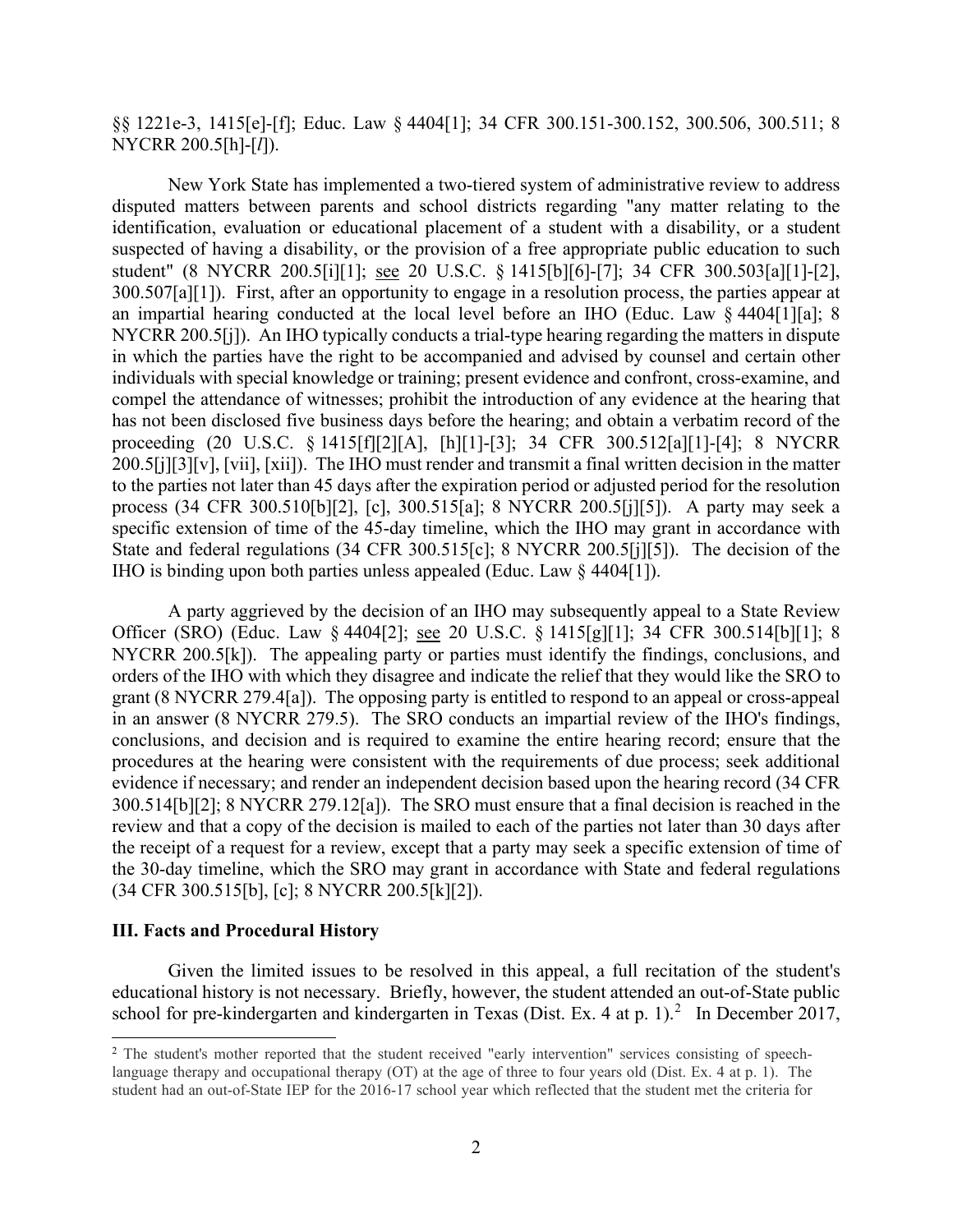the student moved to New York and began attending first grade in a 12-month 6:1+1 special class in a specialized school pursuant to a comparable services plan while preparations were made to conduct an evaluation of the student (Dist. Exs. 1 at p. 1; 4 at p. 1). Subsequently, between January and March 2018, the district conducted a social history evaluation, a classroom observation, and a psychoeducational evaluation of the student (Dist. Exs. 2-4).

A CSE convened on March 22, 2018 and found the student eligible for special education and related services as a student with autism (Dist. Ex. 5 at p. 18).<sup>[3](#page-2-0)</sup> The March 2018 CSE recommended that the student receive 12-month services with placement in a 6:1+1 special class in a district specialized school (id. at pp. 13-14, 17). The CSE also recommended two 30-minute sessions per week of individual occupational therapy (OT), two 30-minute sessions per week of individual physical therapy (PT), two 30-minute sessions per week of individual speech-language therapy, three 30-minute sessions per year of parent counseling and training, and special transportation, including a full-time transportation paraprofessional (id.).

According to a parent-teacher communication log, on April 25, 2018, the parent requested that the student have a paraprofessional present during his PT sessions because the parent was concerned about the student's safety (Parent Ex. V at pp. 10-11). In a letter to the district dated May 1, 2018, the student's private psychiatrist indicated that the student suffered an unexplained injury from school on April 24, 2018 and, noting that the student was "minimally verbal and unable to explain what occurred" and explained that it would be "beneficial" if the student had a paraprofessional during the school day (Parent Ex. K).<sup>[4](#page-2-1)</sup> According to the district's Special Education Student Information System (SESIS) events log, on May 14, 2018, the district school psychologist met with the parent to discuss the parent's request for a 1:1 paraprofessional for the student (Dist. Ex. 10 at p. 2). The district school psychologist conducted a second classroom observation of the student on May 18, 2018 and May 21, 2018 (Dist. Ex. 6 at p. 1).

On May 24, 2018, the CSE convened and discussed the May 2018 classroom observation and the parent's request for a 1:1 paraprofessional (see Dist. Ex. 7). The May 2018 CSE continued the same program and related services recommendations from the March 2018 IEP (compare Dist. Ex. 5 with, Dist. Ex. 7).

For the 2018-19 school year, the student attended a district school for part of September through November 2018 (Dist. Ex. 9 at p. 1).<sup>[5](#page-2-2)</sup> In a letter to the district dated November 2, 2018, counsel for the parent indicated that she was rejecting the student's IEP for the 2018-19 school

classifications as a student with autism and as a student with a speech or language impairment (Parent Ex. B at p. 1).

<span id="page-2-0"></span><sup>&</sup>lt;sup>3</sup> The student's eligibility for special education as a student with autism is not in dispute (see 34 CFR 300.8[c][1]; 8 NYCRR 200.1[zz][1]).

<span id="page-2-1"></span><sup>4</sup> The hearing record also includes a letter dated February 7, 2018 from the student's psychiatrist indicating that the student required a 1:1 paraprofessional during class (Parent Ex. F at p. 1).

<span id="page-2-2"></span><sup>5</sup> According to the district's report of the student's attendance history, the student was present for 19 out of the 50 days he was enrolled in the public school for the 2018-19 school year (Dist. Ex. 9 at p. 1).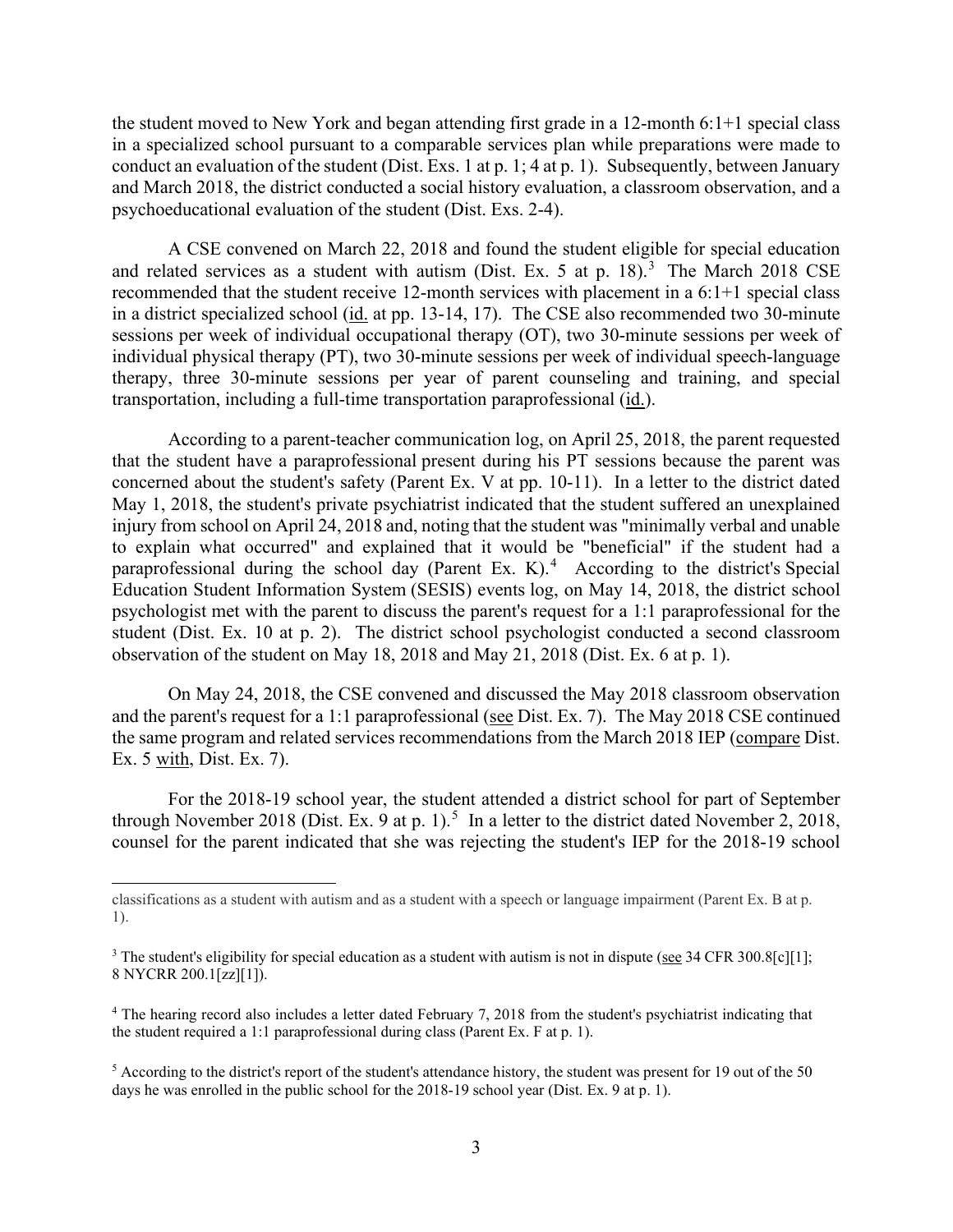year because it was not appropriate to meet the student's academic and behavioral needs (Parent Ex. R). The parent also notified the district of her intent to unilaterally place the student at the Rebecca School for the 2018-19 school year and seek funding from the district for the costs of the student's tuition (id.). The student began attending the Rebecca School on November 26, 2018 and continued attending the Rebecca School for the remainder of the 2018-19 school year (Parent Ex. HH).

#### **A. Due Process Complaint Notice**

In a due process complaint notice dated July 17, 2019, the parent alleged that the district failed to offer the student a free appropriate public education (FAPE) for the 2017-18 and 2018- 19 school years (see Parent Ex. A at p. 10).<sup>[6](#page-3-0)</sup> Initially, the parent alleged that the district failed to provide her with copies of the student's educational records (id. at pp. 1-2). After reviewing the student's educational history and his program at the Rebecca School, the parent listed a number of allegations related to the 2017-18 and 2018-19 school years (id. at pp. 2-11). In addition to more general allegations, the parent argued that the district denied her meaningful participation in the CSE process for the student's 2017-18 and 2018-19 school years (id.). The parent further argued that the district failed to consider the student's academic, developmental, social, and behavioral needs (id.). The parent argued that the district failed to properly evaluate the student or consider the student's needs when developing a program recommendation for the student (id. at pp. 10-11). The parent also argued that the district failed to provide any "Behavioral Therapy," conduct a functional behavioral assessment (FBA), or develop a behavioral intervention plan (BIP) to address the student's frustrations and maladaptive behaviors (id. at pp. 3, 11). Additionally, the parent argued that the district failed to develop appropriate, meaningful, and measurable annual goals (id. at p. 10). The parent alleged that the district failed to provide the student with appropriate IEPs for the 2017-18 and 2018-19 school years (id.). The parent further alleged that the district failed to recommend appropriate related services for the student (id.). Additionally, the parent alleged that the district failed to recommend a 1:1 aide for the student, despite numerous concerns from the parent and student's doctors that the student's school was an unsafe and dangerous environment for the student (id.). The parent also alleged that the district failed to provide an appropriate "placement" for the student (id.).

With respect to the unilateral placement, the parent asserted that the Rebecca School was an appropriate placement for the student because the student made progress while attending the school (Parent Ex. A at pp. 7-9). The parent also asserted that equitable considerations weighed in her favor because she cooperated with the CSE (id. at p. 9).

For relief, the parent requested the following: (1) a finding that the district failed to offer the student a FAPE for the 2017-18 and 2018-19 school years; (2) a finding that the Rebecca School was an appropriate unilateral placement for the student for the 2018-19 school year; (3) an order directing the district to fund the costs of the student's tuition at the Rebecca School for the 2018-19 school year; (4) an order directing the CSE to develop an appropriate IEP for a 12-month school year; (5) an order directing the district to conduct an applied behavior analysis (ABA)

<span id="page-3-0"></span> $6$  The due process complaint notice is dated July 16, 2019 on the first page; however, the header on the subsequent pages indicates a date of July 17, 2019 (Parent Ex. A).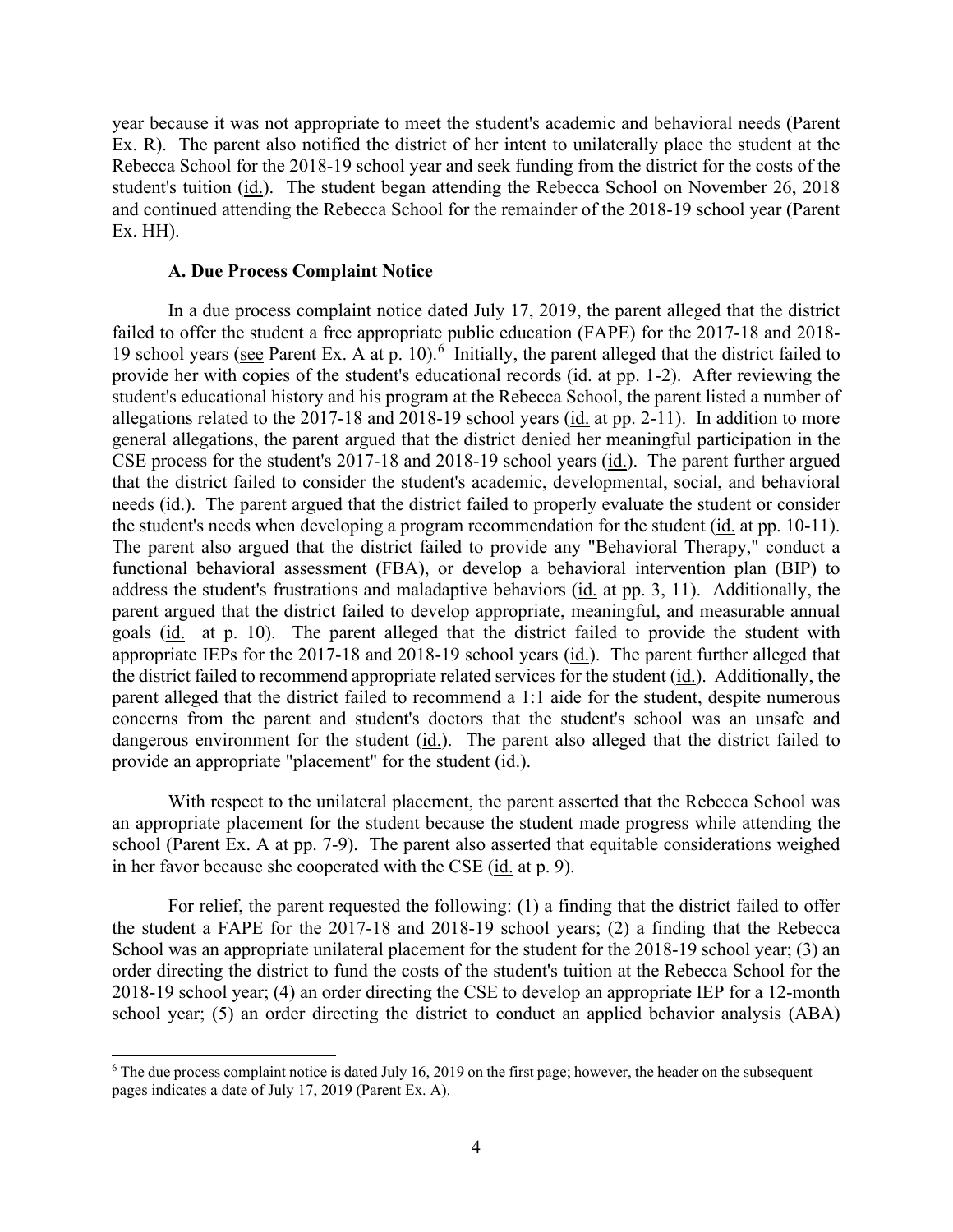therapy assessment; (6) an order directing the district to conduct an FBA and develop a BIP; (7) an order directing the CSE to conduct a "full battery of evaluations" including a psychological evaluation, a PT evaluation, a speech-language evaluation, an OT evaluation, an assistive technology evaluation, an FBA, and a neuropsychological evaluation; (8) an order directing the district to fund independent evaluations in the aforementioned areas should the parent disagree with the district's evaluations; (9) an order directing the district to provide speech-language, OT, and PT services at the expense of the district in coordination with the student's program at the Rebecca School; and (10) an order directing the district to provide a minimum of 100 hours of compensatory ABA special education teacher support services (SETSS) at district expense for the denial of a FAPE for the 2017-18 and 2018-19 school years (id. at pp. 11-12).

## **B. Impartial Hearing Officer Decision**

IHO Edgar De Leon was appointed in July 2019 to hear the matter and he convened an impartial hearing on July 1, 2021 which concluded on November 15, 2021 after four days of hearings(see Tr. pp. 1-34[7](#page-4-0)).<sup>7</sup> Among other evidence, two witnesses from the district and one witness from the Rebecca School were called to present testimony (Tr. pp. 40, 223, 296). During the last day of the impartial hearing on November 15, 2021, the parent's attorney made a request on the record to extend the compliance date for the impartial hearing for the purpose of presenting a witness (Tr. p. 346). The district's attorney joined in the application for an extension and the IHO immediately granted the parties' joint request to extend the compliance date  $(i_d)$ .

IHO De Leon issued a final decision dated December 24, 2021, in which he determined that with respect to the parents claims related to the 2017-18 school year, the district had no obligation to defend an IEP that was developed by another school district in another state; however, the IHO next determined that with respect to the programming recommended by the CSE for the 2018-19 school year, the district offered the student a FAPE (IHO Decision at pp. 35-36).

Initially, the IHO noted that the gravamen of the case was whether the district recognized the student's behavioral problems and whether the student required a 1:1 paraprofessional (IHO Decision at p. 24). The IHO ultimately found that the student did not exhibit behaviors that interfered with his learning or the learning of other students and that the absence of a 1:1 paraprofessional for the student in school did not rise to the level of a denial of a FAPE (id. at p. 34). The IHO found that the student's school psychologist "credibly" testified that the student was not assigned a paraprofessional because he was placed in a setting that provided a lot of targeted intervention and support and that the student did not have behaviors that could not be addressed with the interventions the district already had in place (id. at p. 33). Next, the IHO found that the district offered a thoughtful and comprehensive IEP that reflected the results of the evaluations and that the IEP was "adequate and provide<sup>[d]</sup> more than 'de minimis' benefits" (id. at p. 35). The

<span id="page-4-0"></span><sup>&</sup>lt;sup>7</sup> The hearing record includes three subpoenas signed by the IHO, dated May 4, 2021. The hearing record also includes a decision made by the IHO in a May 25, 2021 email to the parties regarding the issuance of Subpoenas (IHO Ex. I). The IHO indicated that on May 3, 2021, the district requested three subpoenas; on May 10, 2021, the parent moved to quash the three subpoenas; and on May 17, 2021, the district submitted opposition papers to the parent's motion to quash (id.). In the decision, the IHO identified parameters for how the subpoenas should be modified and requested that the district resubmit them (id.). It is unclear from the hearing record what next occurred or if the May 4, 2021 subpoenas, signed by the IHO, are the original subpoenas or if they were modified.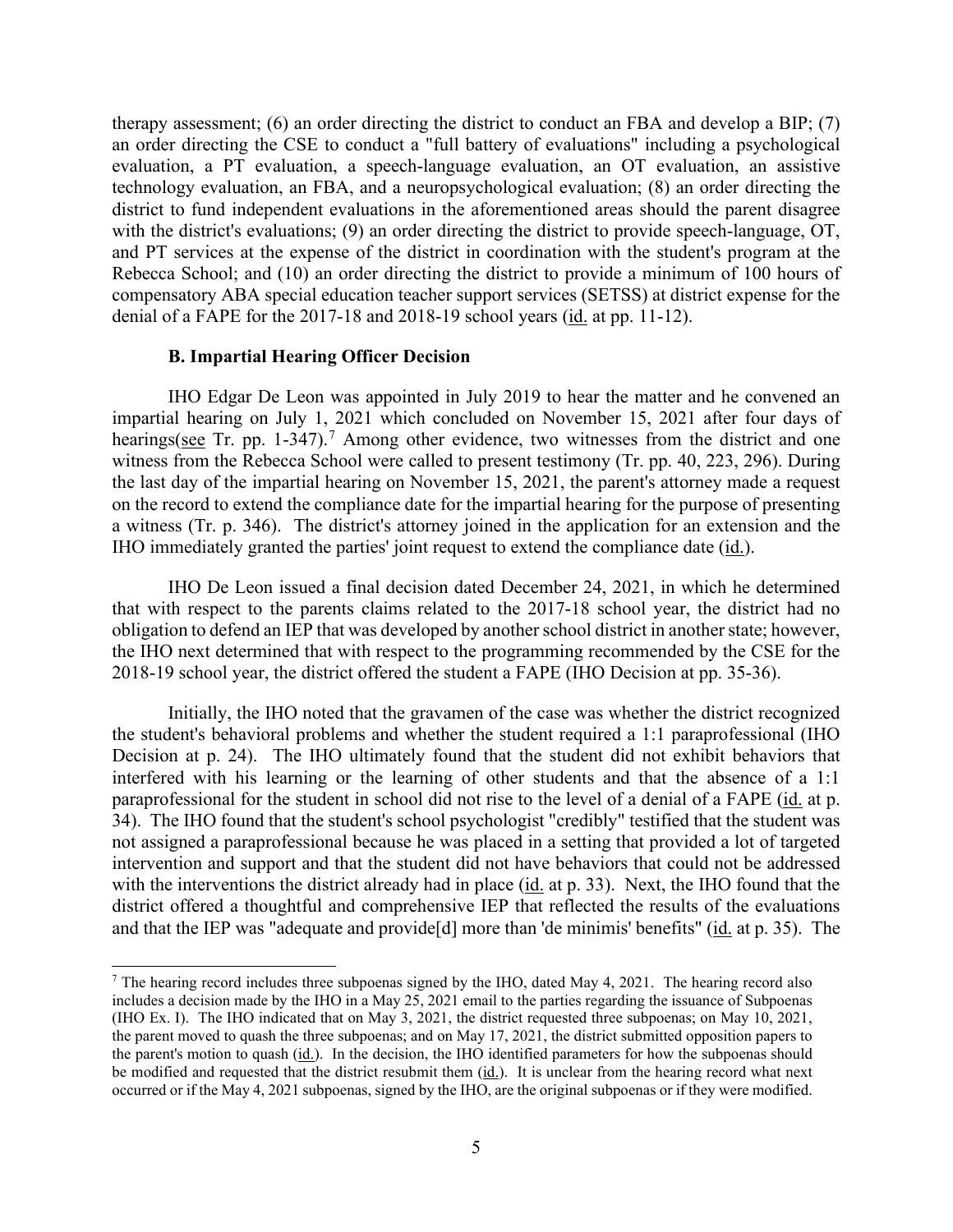IHO also found that the annual goals were "detailed, comprehensive, measurable and specified to the student" (id.). Lastly, finding that the district offered the student a FAPE for the 2018-19 school year, the IHO did not address whether the Rebecca School was an appropriate unilateral placement or whether equitable considerations favored the parent and therefore, denied the parent's request for relief (id. at p. 36).

## **IV. Appeal for State-Level Review**

The parent appeals and asserts that IHO De Leon denied her a full and fair impartial due process hearing because the IHO prematurely and arbitrarily closed the incomplete hearing record and issued a final decision.<sup>[8](#page-5-0)</sup> More specifically, the parent asserts that her attorney received the final decision on December 27, 2021 and immediately contacted the IHO and the district's attorney. The parent argues that on the same day, the IHO responded and indicated that the request for continuance of the compliance date was granted on November 15, 2021; however, no further communication was received from either side regarding scheduling the continuance. The parent asserts that IHO De Leon indicated that his office instructed him to write and submit his decision. According to the parent, the IHO also indicated that the IHO's decision is final under law and regulations unless appealed to an SRO and, additionally, that it would be impractical and improper for him to continue as the IHO in this case because the parties would have knowledge of his analysis, reasoning, and determination of the facts of the hearing. The parent further argues that the IHO was premature, arbitrary, capricious, and biased in denying additional witnesses the opportunity to testify and to have additional documents received into evidence. The parent also asserts that she was denied a fair and impartial due process hearing because she was denied the opportunity to make closing arguments or submit a closing brief. In addition, the parent argues that the IHO's decision was one-sided and biased because it was based on an incomplete record which does not contain the full testimony and documentary evidence from the parent, the parent's witnesses, or several documents that would have been submitted into evidence during further testimony. Further, the parent argues that she was not given the opportunity to testify as to the student's extreme anxiety and injuries suffered while he attended the district school. As relief, the parent requests reversal of the IHO's decision and remand of the matter to a different IHO for a full and fair hearing on the merits.

In an answer, the district denies the material allegations contained in the parent's request for review. Further, the district argues that the parent has not appealed the IHO's determination of FAPE in her request for review and therefore the SRO should determine the IHO's finding on FAPE final and binding. The district also requests that the undersigned affirm the IHO's decisions on the basis that no further inquiry was necessary and that the decision finding that a FAPE was offered was more akin to a judgement as a matter of law. The district argues that even if the parent properly appealed the IHO's finding on the district's offer of a FAPE, there would be no relief to

<span id="page-5-0"></span><sup>8</sup> By letter dated February 8, 2022, the parent submitted an amended request for review to the Office of State Review along with a cover letter indicating that the initial request for review was not verified and contained an "error in the birthdate of the student." In a letter dated February 11, 2022, the Office of State Review notified counsel for the parent that the amended request for review would be treated as a request for leave to amend the request for review, granted the parent's request for leave to amend, and granted the district's request for an extension of time to serve an answer to the amended request for review. In a letter dated February 11, 2022, counsel for the parent acknowledged the terms of the Office of State Review's February 11, 2022 letter.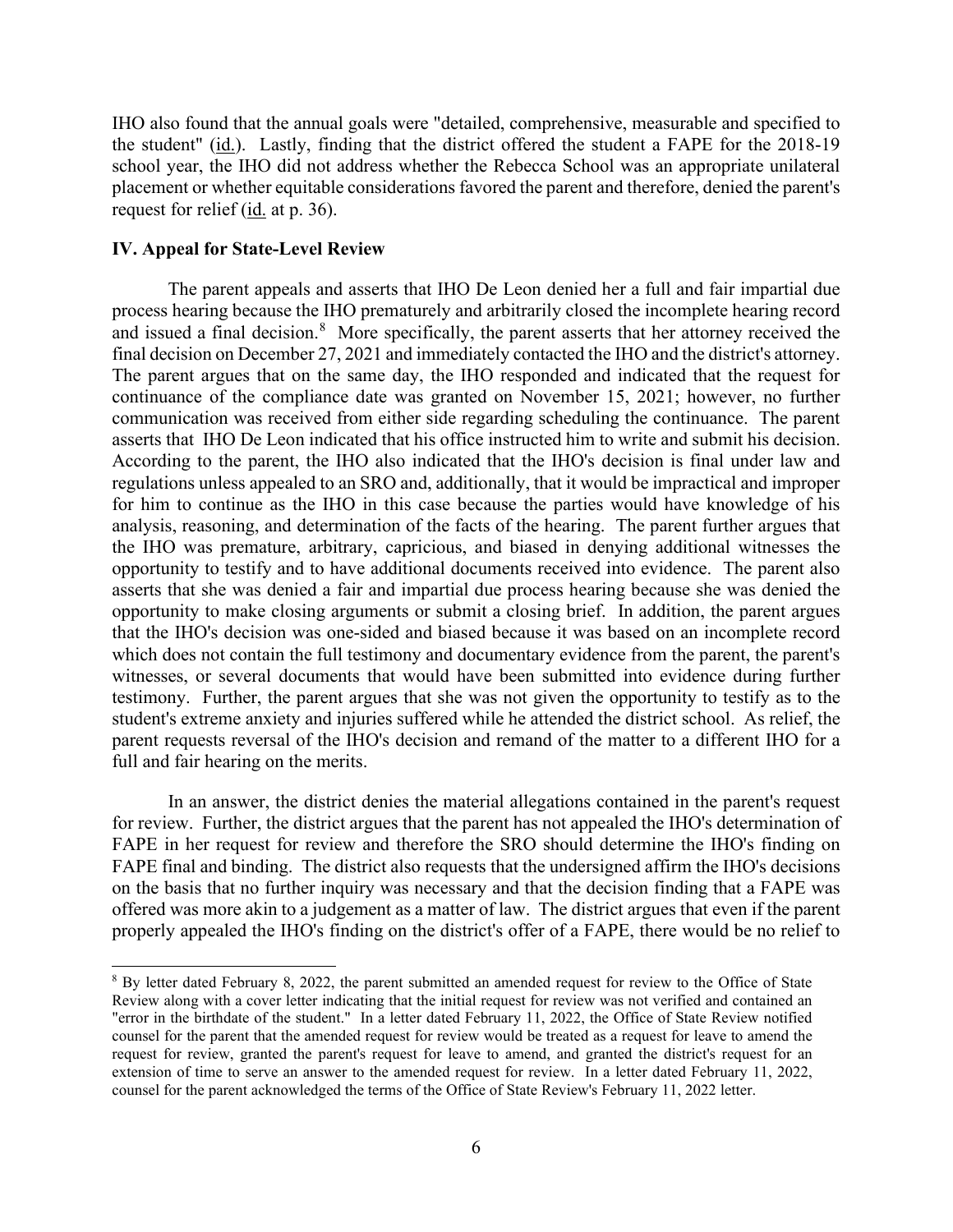award the parent given the lack of appeal of the latter two prongs. The district also requests that the IHO's finding that the district offered the student a FAPE be upheld. Lastly, the district argues that should the undersigned decide that a dismissal with prejudice is not warranted, the district requests a remand to the IHO for a determination on the appropriateness of unilateral placement and equitable considerations.

In a reply to the district's answer, the parent reasserts her arguments that that she was denied a fair and impartial due process hearing. The parent reiterates her request that the matter be remanded for a full and fair hearing with a new IHO.

## **V. Applicable Standards**

Two purposes of the IDEA (20 U.S.C. §§ 1400-1482) are (1) to ensure that students with disabilities have available to them a FAPE that emphasizes special education and related services designed to meet their unique needs and prepare them for further education, employment, and independent living; and (2) to ensure that the rights of students with disabilities and parents of such students are protected (20 U.S.C. § 1400[d][1][A]-[B]; see generally Forest Grove Sch. Dist. v. T.A., 557 U.S. 230, 239 [2009]; Bd. of Educ. of Hendrick Hudson Cent. Sch. Dist. v. Rowley, 458 U.S. 176, 206-07 [1982]).

A FAPE is offered to a student when (a) the board of education complies with the procedural requirements set forth in the IDEA, and (b) the IEP developed by its CSE through the IDEA's procedures is reasonably calculated to enable the student to receive educational benefits (Rowley, 458 U.S. at 206-07; T.M. v. Cornwall Cent. Sch. Dist., 752 F.3d 145, 151, 160 [2d Cir. 2014]; R.E. v. New York City Dep't of Educ., 694 F.3d 167, 189-90 [2d Cir. 2012]; M.H. v. New York City Dep't of Educ., 685 F.3d 217, 245 [2d Cir. 2012]; Cerra v. Pawling Cent. Sch. Dist., 427 F.3d 186, 192 [2d Cir. 2005]). "'[A]dequate compliance with the procedures prescribed would in most cases assure much if not all of what Congress wished in the way of substantive content in an IEP'" (Walczak v. Fla. Union Free Sch. Dist., 142 F.3d 119, 129 [2d Cir. 1998], quoting Rowley, 458 U.S. at 206; see T.P. v. Mamaroneck Union Free Sch. Dist., 554 F.3d 247, 253 [2d Cir. 2009]). The Supreme Court has indicated that "[t]he IEP must aim to enable the child to make progress. After all, the essential function of an IEP is to set out a plan for pursuing academic and functional advancement" (Endrew F. v. Douglas Cty. Sch. Dist. RE-1, 580 U.S. \_\_, 137 S. Ct. 988, 999 [2017]). While the Second Circuit has emphasized that school districts must comply with the checklist of procedures for developing a student's IEP and indicated that "[m]ultiple procedural violations may cumulatively result in the denial of a FAPE even if the violations considered individually do not" (R.E., 694 F.3d at 190-91), the Court has also explained that not all procedural errors render an IEP legally inadequate under the IDEA (M.H., 685 F.3d at 245; A.C. v. Bd. of Educ. of the Chappaqua Cent. Sch. Dist., 553 F.3d 165, 172 [2d Cir. 2009]; Grim v. Rhinebeck Cent. Sch. Dist., 346 F.3d 377, 381 [2d Cir. 2003]). Under the IDEA, if procedural violations are alleged, an administrative officer may find that a student did not receive a FAPE only if the procedural inadequacies (a) impeded the student's right to a FAPE, (b) significantly impeded the parents' opportunity to participate in the decision-making process regarding the provision of a FAPE to the student, or (c) caused a deprivation of educational benefits (20 U.S.C. § 1415[f][3][E][ii]; 34 CFR 300.513[a][2]; 8 NYCRR 200.5[j][4][ii]; Winkelman v. Parma City Sch. Dist., 550 U.S. 516, 525-26 [2007]; R.E., 694 F.3d at 190; M.H., 685 F.3d at 245).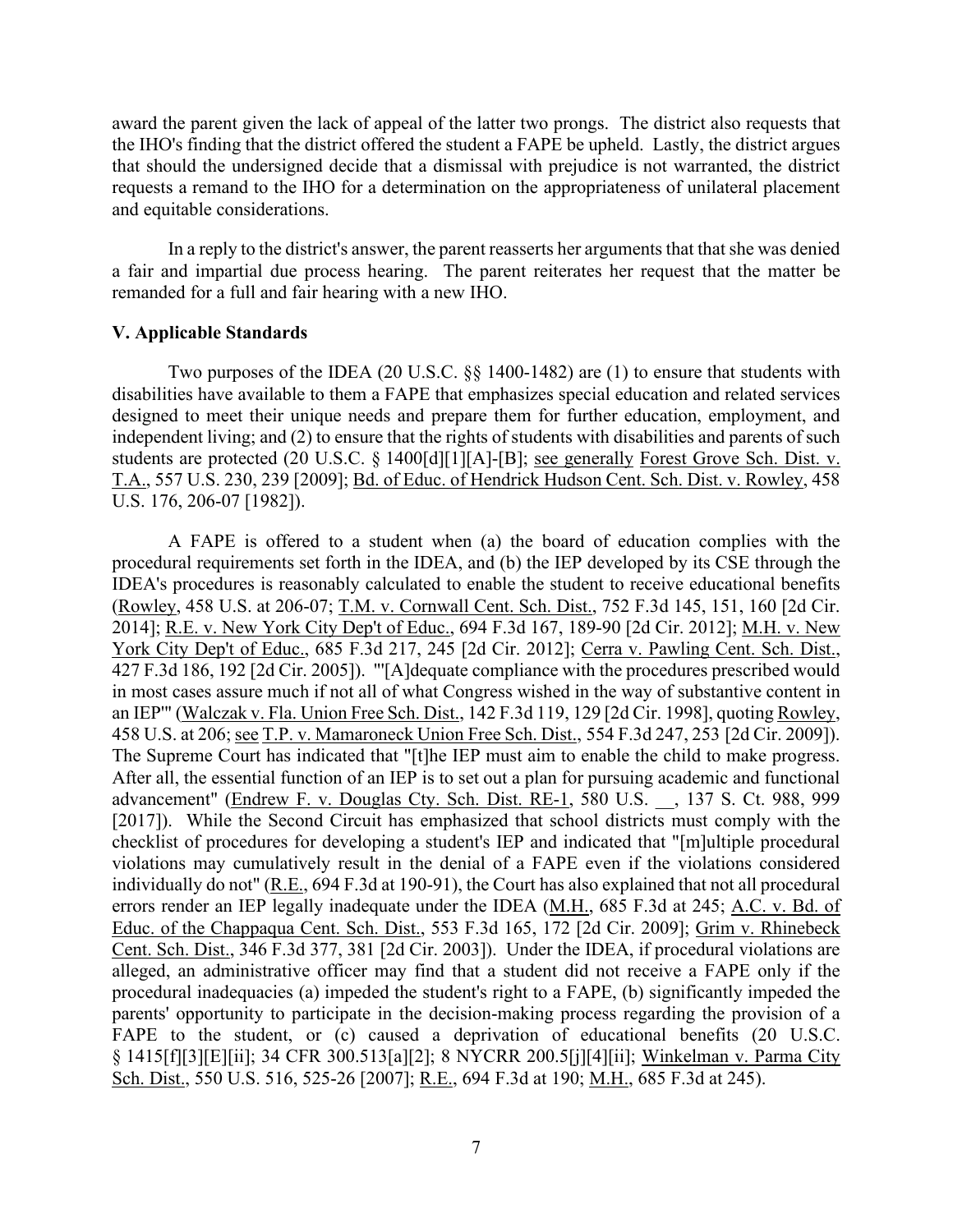The IDEA directs that, in general, an IHO's decision must be made on substantive grounds based on a determination of whether the student received a FAPE (20 U.S.C. § 1415[f][3][E][i]). A school district offers a FAPE "by providing personalized instruction with sufficient support services to permit the child to benefit educationally from that instruction" (Rowley, 458 U.S. at 203). However, the "IDEA does not itself articulate any specific level of educational benefits that must be provided through an IEP" (Walczak, 142 F.3d at 130; see Rowley, 458 U.S. at 189). "The adequacy of a given IEP turns on the unique circumstances of the child for whom it was created" (Endrew F., 137 S. Ct. at 1001). The statute ensures an "appropriate" education, "not one that provides everything that might be thought desirable by loving parents" (Walczak, 142 F.3d at 132, quoting Tucker v. Bay Shore Union Free Sch. Dist., 873 F.2d 563, 567 [2d Cir. 1989] [citations omitted]; see Grim, 346 F.3d at 379). Additionally, school districts are not required to "maximize" the potential of students with disabilities (Rowley, 458 U.S. at 189, 199; Grim, 346 F.3d at 379; Walczak, 142 F.3d at 132). Nonetheless, a school district must provide "an IEP that is 'likely to produce progress, not regression,' and . . . affords the student with an opportunity greater than mere 'trivial advancement'" (Cerra, 427 F.3d at 195, quoting Walczak, 142 F.3d at 130 [citations omitted]; see T.P., 554 F.3d at 254; P. v. Newington Bd. of Educ., 546 F.3d 111, 118-19 [2d Cir. 2008]). The IEP must be "reasonably calculated to provide some 'meaningful' benefit" (Mrs. B. v. Milford Bd. of Educ., 103 F.3d 1114, 1120 [2d Cir. 1997]; see Endrew F., 137 S. Ct. at 1001 [holding that the IDEA "requires an educational program reasonably calculated to enable a child to make progress appropriate in light of the child's circumstances"]; Rowley, 458 U.S. at 192). The student's recommended program must also be provided in the least restrictive environment (LRE) (20 U.S.C. § 1412[a][5][A]; 34 CFR 300.114[a][2][i], 300.116[a][2]; 8 NYCRR 200.1[cc], 200.6[a][1]; see Newington, 546 F.3d at 114; Gagliardo v. Arlington Cent. Sch. Dist., 489 F.3d 105, 108 [2d Cir. 2007]; Walczak, 142 F.3d at 132).

An appropriate educational program begins with an IEP that includes a statement of the student's present levels of academic achievement and functional performance (see 34 CFR 300.320[a][1]; 8 NYCRR 200.4[d][2][i]), establishes annual goals designed to meet the student's needs resulting from the student's disability and enable him or her to make progress in the general education curriculum (see 34 CFR 300.320[a][2][i], [2][i][A]; 8 NYCRR 200.4[d][2][iii]), and provides for the use of appropriate special education services (see 34 CFR 300.320[a][4]; 8 NYCRR 200.4[d][2][v]).<sup>[9](#page-7-0)</sup>

A board of education may be required to reimburse parents for their expenditures for private educational services obtained for a student by his or her parents, if the services offered by the board of education were inadequate or inappropriate, the services selected by the parents were appropriate, and equitable considerations support the parents' claim (Florence County Sch. Dist. Four v. Carter, 510 U.S. 7 [1993]; Sch. Comm. of Burlington v. Dep't of Educ., 471 U.S. 359, 369- 70 [1985]; R.E., 694 F.3d at 184-85; T.P., 554 F.3d at 252). In Burlington, the Court found that Congress intended retroactive reimbursement to parents by school officials as an available remedy in a proper case under the IDEA (471 U.S. at 370-71; see Gagliardo, 489 F.3d at 111; Cerra, 427

<span id="page-7-0"></span><sup>&</sup>lt;sup>9</sup> The Supreme Court has stated that even if it is unreasonable to expect a student to attend a regular education setting and achieve on grade level, the educational program set forth in the student's IEP "must be appropriately ambitious in light of his [or her] circumstances, just as advancement from grade to grade is appropriately ambitious for most children in the regular classroom. The goals may differ, but every child should have the chance to meet challenging objectives" (Endrew F., 137 S. Ct. at 1000).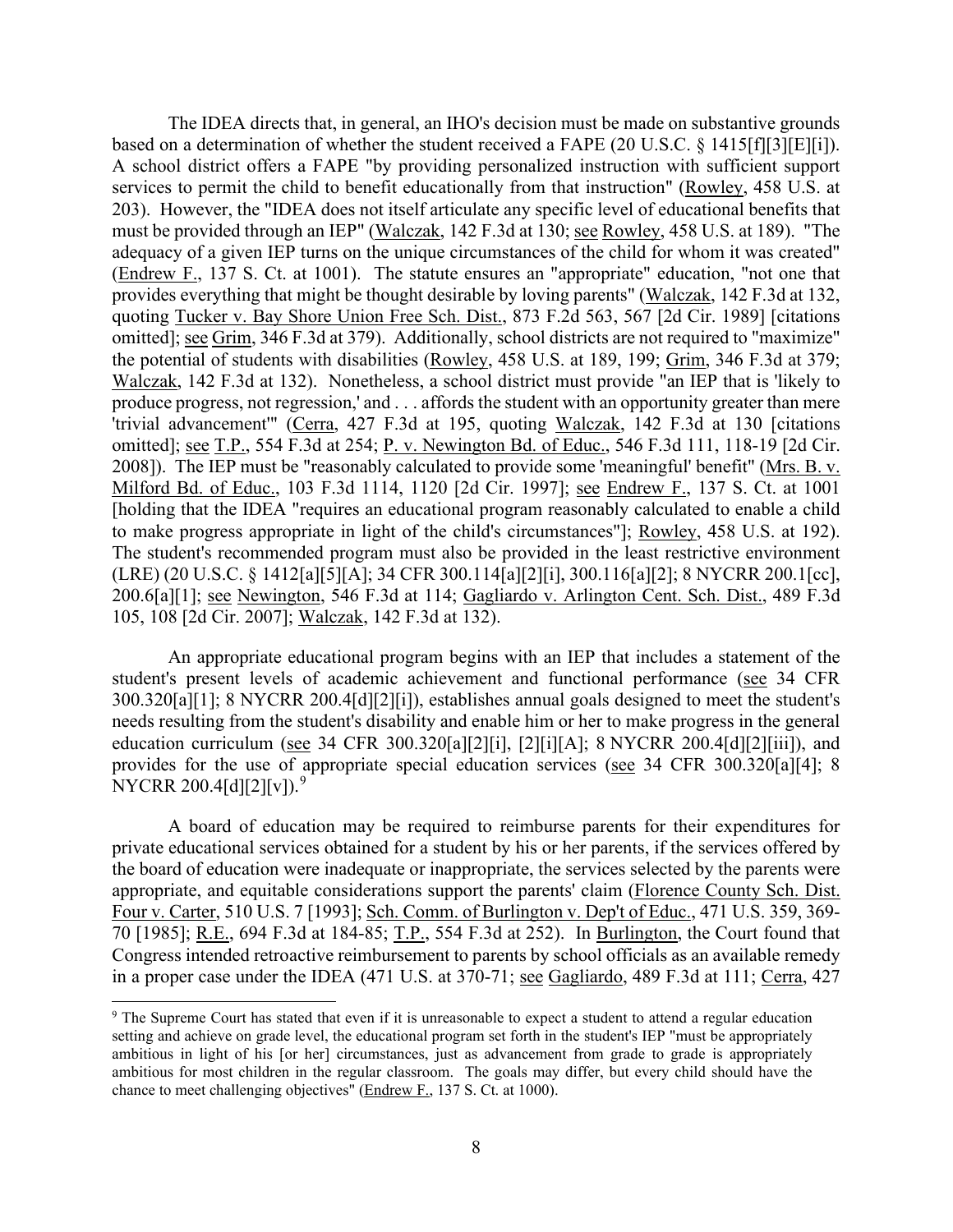F.3d at 192). "Reimbursement merely requires [a district] to belatedly pay expenses that it should have paid all along and would have borne in the first instance" had it offered the student a FAPE (Burlington, 471 U.S. at 370-71; see 20 U.S.C. § 1412[a][10][C][ii]; 34 CFR 300.148).

The burden of proof is on the school district during an impartial hearing, except that a parent seeking tuition reimbursement for a unilateral placement has the burden of proof regarding the appropriateness of such placement (Educ. Law  $\S$  4404[1][c]; see R.E., 694 F.3d at 184-85).

## **VI. Discussion—Remand**

Based on the parties' pleadings and after a review of the hearing record, it is undisputed that IHO De Leon granted the parties' joint request to extend the compliance date on the last day of the impartial hearing but then prematurely issued his final decision prior to giving the parent the opportunity to present additional witnesses.

The parent argues that the IHO's failure to conduct a full hearing violated her due process rights. Federal and State regulations, set forth the procedures for conducting an impartial hearing and address the minimum due process requirements that shall be afforded to both parties (34 CFR 300.512; 8 NYCRR 200.5[j]). Among other rights, each party "shall have an opportunity to present evidence, compel the attendance of witnesses, and to confront and question all witnesses" (8 NYCRR 200.5[j][3][xii]; see 34 CFR 300.512[a][2]). Furthermore, each party "shall have up to one day to present its case" (8 NYCRR 200.5[j][3][xiii]).

In the instant case, the IHO granted the parties' joint request to extend the impartial hearing on the last day of the hearing, November 15, 2021 (Tr. p. 371). The parent's attorney specifically requested the extension to call his next witness (id.). The IHO responded by strongly encouraging direct testimony due to "too many cases" and "not enough hearing officers" (id.). However, instead of scheduling another hearing date, the IHO issued a final decision on December 24, 2021.

Consistent with the parent's argument on appeal that her due process rights were violated, a review of the hearing record reflects that the parent was denied the opportunity to call further witnesses or to testify herself. In fact, there were several instances during the impartial hearing in which the parent's attorney indicated that he would be calling witnesses and the parent would be testifying (Tr. pp. 22, 197, 198, 346). Moreover, the IHO indicated that he understood the parent would testify during the hearing (Tr. p. 198). Despite being aware that the parent did not finish presenting her case, the IHO did not provide any indication in his decision of this fact; instead the IHO only noted that "[t]he Parent's only witness [wa]s the private school program director" (IHO Decision at p. 23). In the parent's request for review, counsel for the parent indicated that he communicated with the IHO after issuance of the decision and that the IHO indicated that, after the November 15, 2021 hearing, the IHO's office did not receive any communications from the parties and "[his] office instructed [him] to write and submit the decision" (see Amended Req. for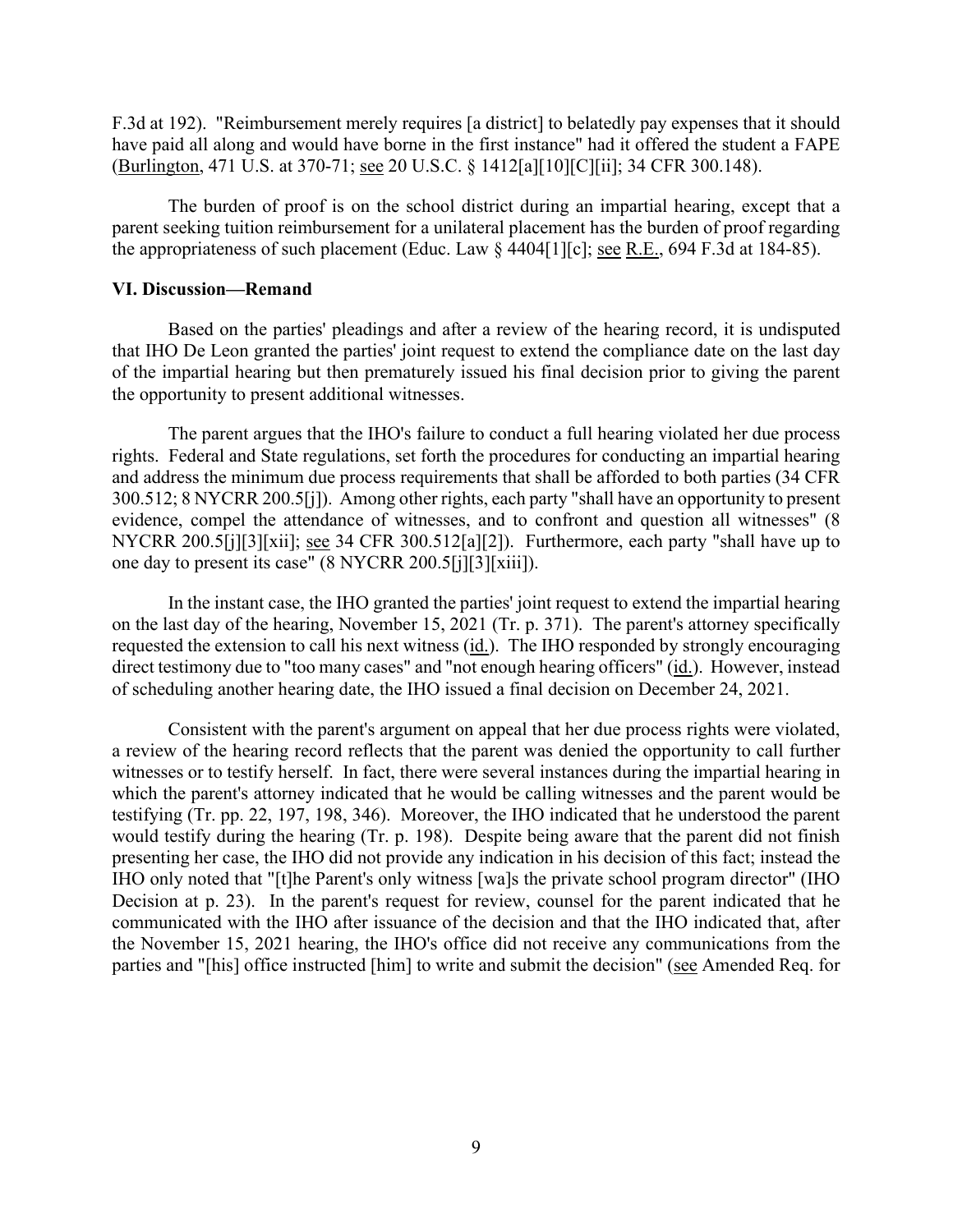Rev.  $\P$  17).<sup>[10](#page-9-0), [11](#page-9-1)</sup> Upon review of the conclusion of the August 26, 2021 and October 4, 2021 hearing dates in this proceeding, it appears that on those occasions the IHO had asked the parties to contact someone from his office in order to schedule the next hearing date (Tr. pp. 211-12, 286). It is assumed that this occurred as the hearings proceeded; however, at the conclusion of the final hearing date, the IHO did not indicate how the next hearing date would be scheduled (Tr. p. 346). In addition, the hearing record did not include a prehearing conference, or an IHO order or set of IHO rules setting forth the procedures for how the hearing would be conducted. Under these circumstances, the hearing record supports a finding that the IHO violated the parent's due process rights by denying her the opportunity to finish presenting her case.

As the parent was unable to complete the presentation of her evidence, the IHO's determination that the district offered the student a FAPE for the 2018-19 school year was based on an incomplete hearing record, and, as the parent asserts, was almost exclusively based on the district's testimony. While the district asserts that the parent has not appealed from the IHO's determination on FAPE, review of the parent's request for review shows that the parent is arguing that she can present evidence to rebut the district's initial case and that she can also point to inconsistencies in the district's presentation of evidence (see Amended Req. for Rev. ¶ 15, 19; Reply  $\P$  4). In particular, the parent indicates that she wanted the opportunity to "testify as to the extreme anxiety and injuries suffered by [the student] during his attendance at the [district public school] based on an inappropriate and inadequate IEP and insufficient training" (id.  $\P$  15). As stated above, the parent was denied the opportunity to present her evidence on these points. Accordingly, the IHO's decision as to FAPE must be reversed and the parent must be provided with due process.

Here, the appropriate remedy for the IHO denying the parent her due process rights to a full and complete impartial hearing is a remand to continue these proceedings (see 8 NYCRR 279.10[c] [a State Review Officer is authorized to remand matters back to an IHO to take additional evidence or make additional findings]). In this matter a remand is necessary for development of the hearing record as to whether the district offered the student a FAPE for the 2017-18 and 2018-19 school years, whether the Rebecca School was an appropriate unilateral placement for the 2018-19 school year, and whether equitable considerations favor reimbursement. Upon remand, the parties must be given an opportunity to be heard regarding what materials were relied on by the CSE and whether the CSE had information from the student's physicians that would have changed the student's programming recommendation. The IHO must then render a determination based on a prospective analysis using materials that were available to the CSE.

<span id="page-9-0"></span><sup>&</sup>lt;sup>10</sup> The parent's amended request for review did not include a copy of the email correspondence between counsel for the parent and the IHO. Instead, it appears that an email chain that is unrelated to this proceeding was included as part of the Amended Request for Review.

<span id="page-9-1"></span><sup>&</sup>lt;sup>11</sup> An IHO is required to render a decision not later than 45 days after the expiration of the resolution period (34 CFR 300.510[b], [c]; 300.515[a]; 8 NYCRR 200.5[j][5]), unless an extension has been granted at the request of either party (34 CFR 300.515[c]; 8 NYCRR 200.5[j][5][i]). Extensions may be granted consistent within regulatory constraints, the IHO must ensure that the hearing record includes documentation setting forth the reason for each extension, and each extension "shall be for no more than 30 days" (8 NYCRR 200.5[j][5][i]).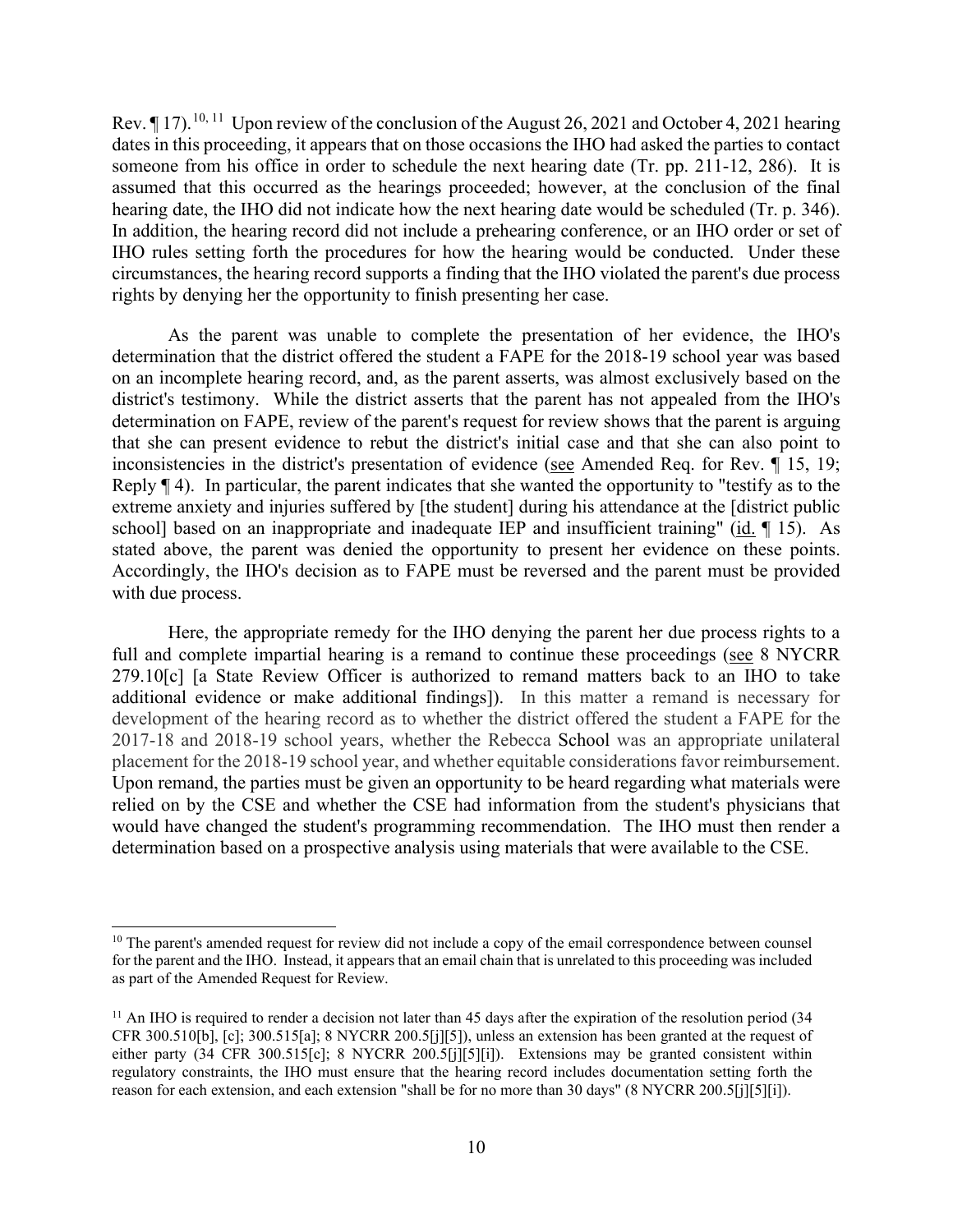Additionally, with respect to the parent's request for 100 hours of compensatory ABA SETSS at district expense for the asserted denial of FAPE for the 2017-18 and 2018-19 school years, it should be noted that any award of SETSS should take into account where the student is currently being educated. The hearing record reflects that the student attended school out-of-State for the 2020-21 school year; the hearing record was not clear if the parent or student resided in New York, but the parent indicated that she was interested in having the student receive his education in New York for the 2021-22 school year (Tr. pp. 13-15). If it is found that the district denied the student a FAPE, an award of special education instruction provided by district employees may not be feasible if the student is distantly located in another region of the country; however, funding for instruction by a special education teacher or related service provider may be awarded for the student to receive at his current location. Upon remand, the parties should present all of their arguments and evidence on the issue of compensatory education as this proceeding has been pending for far too long and the ability to accurately determine an appropriate compensatory remedy continues to wane over time.

With respect to the IHO's determination that the district was not obligated to defend the IEP created by the Texas school district (see Parent Ex. B), the IHO was correct, notwithstanding any view that may be held by the parent that the Texas IEP was substantively inappropriate.<sup>[12](#page-10-0)</sup> Upon enrolling in the school in this jurisdiction, the district was obligated to implement a comparable services plan (34 CFR 300.323[f]; 8 NYCRR 200.4[e][8][ii]), and the evidence shows that such a plan was created (see Dist. Ex. 1). The parent did not raise any claims in the due process complaint notice regarding the comparable services plan that must be ruled upon in this proceeding upon remand. Accordingly, the matters to be addressed upon remand that are related to the 2017-18 school year are those that relate to the IEP(s) created by the CSE in 2018, and only to the extent they are raised in the parent's due process complaint notice.<sup>[13](#page-10-1)</sup>

The final issue remaining is whether to remand this matter to IHO De Leon or to remand the proceeding to a different IHO. Considering that this matter was pending for well over two years prior to the IHO's issuance of his December 24, 2021 decision and that although the IHO was appointed to hear this matter on or about July 19, 2019, a hearing was not scheduled in this matter until July 1, 2021 (Tr. pp. 1, 7), there is little reason to suspect that remand of this matter to the same IHO will result in anything other than further delays in this proceeding. In light of the

<span id="page-10-0"></span><sup>&</sup>lt;sup>12</sup> Assuming they would be permissible at this juncture, such claims related to the Texas IEP would have to be brought in the appropriate forum in Texas.

<span id="page-10-1"></span><sup>&</sup>lt;sup>13</sup> With respect to the March 2018 IEP, the only specific statement in the due process complaint notice is that the student made "little progress" under the March 2018 IEP, and that the CSE continued the same annual goals in the May 2018 IEP (Parent Ex. A at p. 4). It is well settled that a prospective analysis is required and therefore it is not inappropriate for an IHO to rely on a student's progress under an IEP to determine after the fact that it not appropriate (R.E., 694 F.3d at 186-88). Thus, without more, it appears that there are otherwise no claims in the due process complaint notice regarding the adequacy of the programs and services described in the March 2018 IEP and that such statements in the due process complaint notice relate to the continuing adequacy of the May 2018 IEP based upon the student's prior experience under the March 2018 IEP. However, out of an abundance of caution, I will allow the parent a final opportunity before the IHO upon remand to be further heard on that point.